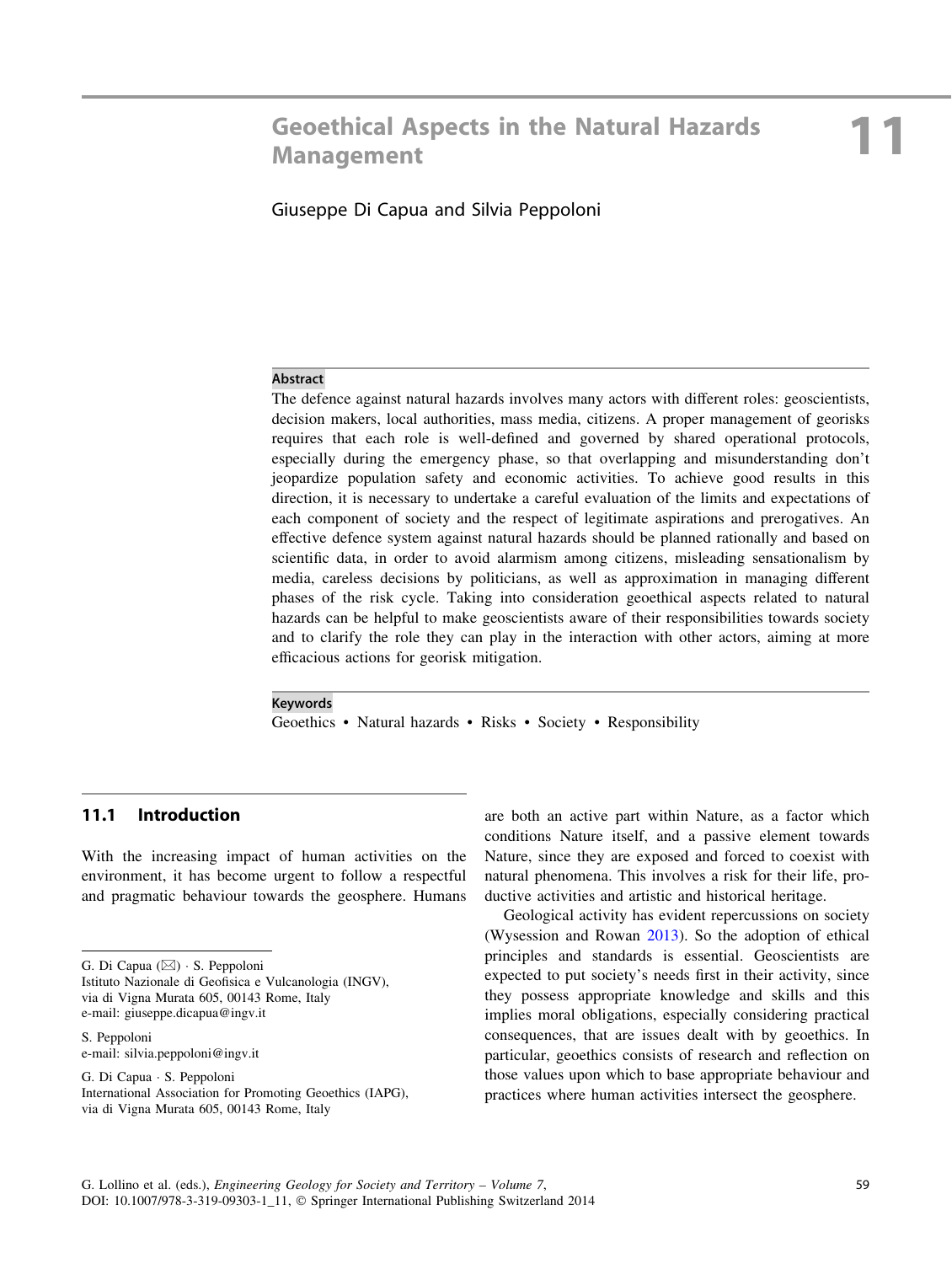Geoethics deals with the ethical, social and cultural implications of using Earth sciences for societal benefits. But above all, geoethics represents an opportunity for geoscientists to consider their activities in an ethical sense and also as a tool for increasing the awareness of society regarding problems related to geo-resources, geo-environment and geo-hazards.

Among its issues, geoethics deals with problems related to the management and mitigation of georisks and to the information provided to the public; fosters the proper and correct dissemination of the results of scientific studies; aims to improve the relationships between the scientific community, mass media, policy-makers and citizens.

In this perspective, the socio-cultural role played by geoscientists is fundamental. Through their activities, they can persuade people that the geo-environment constitutes a common heritage, which should be considered for its scientific, cultural and educational value, as well as a social capital. Moreover, they can teach to society that a defence against many natural phenomena, based on a rational approach, is possible (Peppoloni and Di Capua 2012).

# 11.2 The Role of Geoscientists

Since the beginning, geosciences have shown that natural phenomena are not metaphysical events, but rather normal events that demonstrate the vitality of planet Earth. They can be analyzed from a scientific point of view and their effects can be partly foreseen (Zoback et al. 2013).

We all know that the risk is defined as the symbolic product of hazard, vulnerability and exposure. It is quantified such as the loss produced on an element or group of elements at risk as a consequence of the occurrence of a given phenomenon of a given intensity. The hazard is the probability that a phenomenon of a given intensity occurs in a certain area in a given time interval. The vulnerability is the capability of an element to resist to a given phenomenon. And finally the exposure is the value of the elements at risk (in terms of human lives, or economic value or historical-artistic value) in a certain area.

These concepts have been introduced to analyze the impact of natural phenomena on humans and their effects are quantified using mathematical tools, for example, the probability calculus and evaluation of errors and uncertainties (Marzocchi et al. 2010; Albarello 2013).

Disasters always scared populations, the fear cannot be eliminated, but the proper dissemination of scientific knowledge and an adequate preparedness can help to transform the fear into respect for the natural processes that govern the geosphere. The scientific approach, based on quantitative assessments of risks and probabilities of occurrence (Marzocchi et al. 2010; Jordan 2013), helps to find strategies for mitigating their effects (Albarello 2013). It is also an effective way to limit the scope of irrationality and uncertainty.

The damage due to geo-hazards is not entirely avoidable, but can be reduced through correct land use and respect for natural processes, through prevention and mitigation efforts, and through effective information to the population.

And geoscientists possess the appropriate knowledge for bringing science closer to society (Allington and Fernandez-Fuentes 2013). They have an ethical responsibility towards both citizens and the scientific community to which they belong (Peppoloni and Di Capua 2012). It includes:

- making data and results of their studies public, easily accessible and user friendly;
- transferring advanced knowledge to industry and authorities;
- participating in educational campaigns for the population, paying attention to simplify concepts, without making them banal;
- assuring their ongoing professional training;
- collaborating in the training of the skills of technicians and professionals;
- conducting their studies, verifying the sources of information, the adherence of results to observations and the related uncertainties and errors;
- accepting a fair debate with hypotheses and theories that disagree, without being overconfident in their own results.

Without an ethical approach, geosciences run the risk of becoming a body of conventional knowledge, not oriented towards the common good and the human progress (Peppoloni and Di Capua 2012).

## 11.3 Georisks: Actors Involved

Who are the main actors involved in a society exposed to geo-risks and what are the weaknesses of their roles?

The actors are the same all over the world, but problems in their relationship could be different considering countries, or due to cultural and economic differences.

Decision-makers are responsible for the prevention and mitigation of natural hazards, but often have completely different skills than those required by their role. So, they often ignore the limits of a scientific study regarding the prediction of the hazard and the level of seriousness with which a warning could be issued to the public. In many cases, this results in a discharge of responsibility on the scientific community, which is asked to provide ''truth'' scenarios,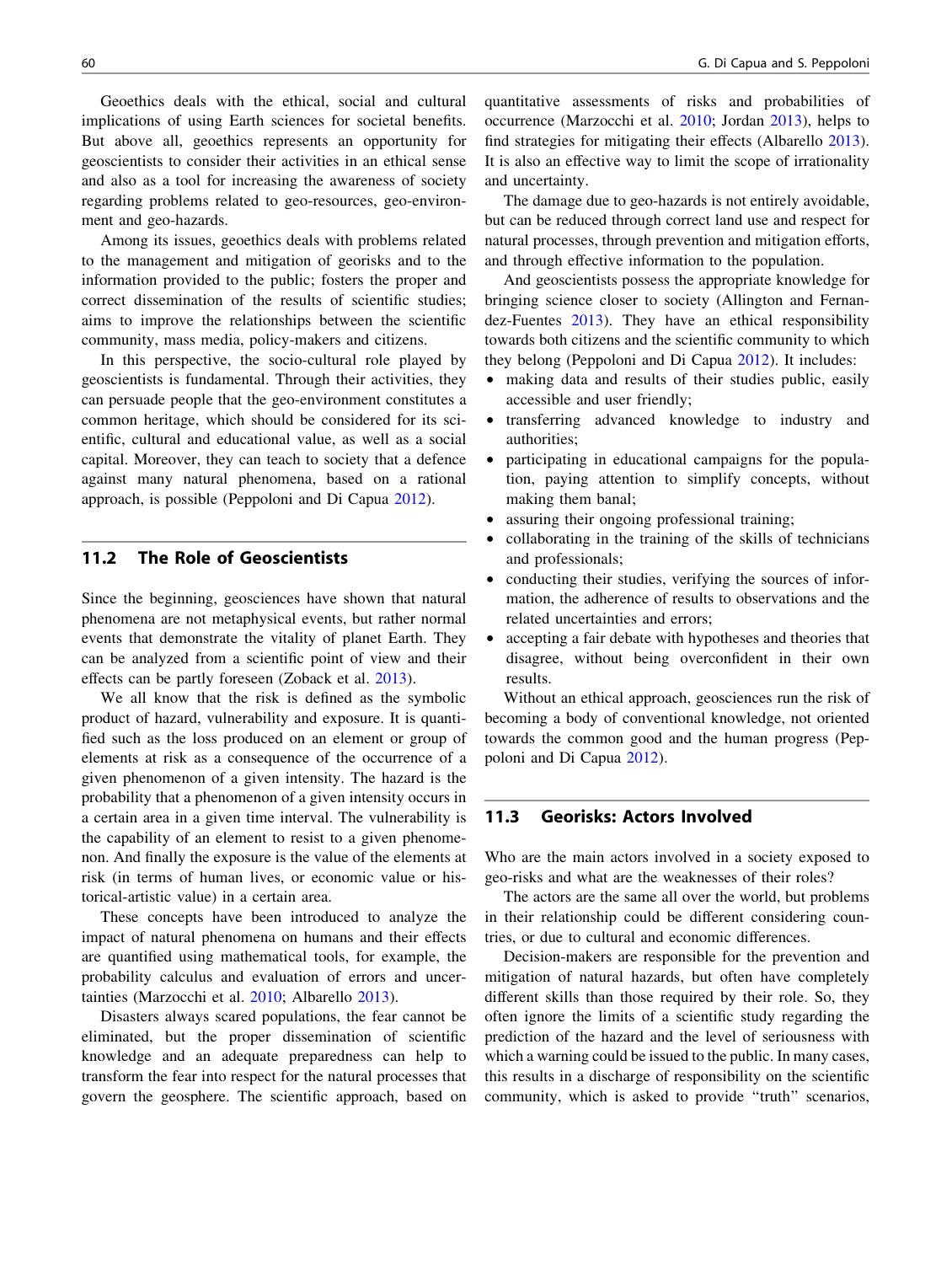while only probabilistic ones are possible, each of them with its own probability of occurrence (Albarello 2013).

Media has a crucial role in our culture, but the language of media is quite different from the language of scientists. In particular, on the one hand journalists generally have a poor qualification in Earth sciences. In addition, the media often use sentences given by scientists out of the context in which they were originally stated, and thus can transform the meaning of their words in a sensationalist manner.

Citizens have the legitimate right to demand actions in defence of their safety and to be appropriately informed about risks. In fact, in general they are poorly prepared in science (especially regarding aspects and concepts of "probability"; Albarello 2013) and thus have a low resilience towards a natural disaster.

Often geoscientists do not pay sufficient attention to the communication of risks and they don't succeed in making the population able to understand the scientific and technical language. Moreover, in some cases they haven't an open-minded attitude towards the discussion and comparison with new hypotheses of study. In order to gain social credibility, they should base their new theories on wellgrounded observational data and propose them to the scientific community. Referring to natural hazards, new models should have a predictive level higher than those already in use or at least comparable to those in use.

### 11.4 Consequences of a Society Unprepared

The 2009 earthquake in central Italy and the convictions of scientists for negligence in seismic risk assessment (known as ''The L'Aquila earthquake-case''; Hall 2011; Amato et al. 2013), certainly have produced a negative effect on people: the feeling that it is possible to do something in the short term to reduce the seismic risk. This is false from a scientific point of view, but in the medium and long term many initiatives can be adopted for the defence of our society against geo-hazards.

Moreover, there are also other possible consequences for future crises and problems in risks management, due to the severe epilogue of the L'Aquila earthquake-case:

- (a) prolonged alarmism could have as an extreme consequence that a threat is not perceived as such all the time;
- (b) if the precautionary threshold becomes too high, the costs of prevention become excessive and therefore there arises an attitude of resistance to risk mitigation policies.

The extreme effect will be the development of a culture of emergency rather than a culture of prevention to face geo-hazards, with an increase of victims and economic repercussions of disasters on future generations.

If society is not sufficiently involved in the scientific knowledge, we could have two negative consequences:

- the cultural and social marginalization of scientists, with a loss of sense of the role they can play in protecting society from natural hazards (and the "L'Aquila earthquake-case'' is emblematic: society did not feel helped and protected by the scientific community and thus the judge condemned scientists for negligence);
- the tendency of people to lose confidence in science, to embrace preconceived ideas in a non critical way, ideas sometimes provided by the media, often incorrect.

As a consequence, without a society scientifically prepared, it is not possible to develop risk reduction strategies that are really effective and widespread.

It must be remembered that the assessment of the level of acceptable risk and the consequent action to be taken is up to decision-makers and not up to the scientists (Albarello 2013; Jordan 2013). Geoscientists have only the expertise necessary to provide accurate data and risk assessments based on deterministic (Wyss 2013) or probabilistic models (Marzocchi et al. 2010), but they can never be expected to predict an event with an accuracy of few hours or a few days. The technical and operational decisions should regard the civil protection authorities and not the scientists (Jordan 2013).

# 11.5 Conclusions: What Could be Done by Geoscientists

Geoscientists have a great responsibility towards society in the natural hazards management and their role is crucial to reduce the impact of natural phenomena and to improve the resilience of communities to future disasters (Peppoloni and Di Capua 2012; Jordan 2013; Wyss 2013).

The scientific and professional communities are still not fully aware of their social role, in a world where natural disasters are increasing and there is an urgent demand for an ethics of prevention and communication. Moreover, there aren't clear institutional procedures that facilitate a good interaction between geoscientists and society. Nevertheless geoscientists' action is fundamental in the balance among citizens, politicians, media, since they have the proper ability and skills to transfer knowledge to society for a more effective defence against geo-hazards (Allington and Fernandez-Fuentes 2013).